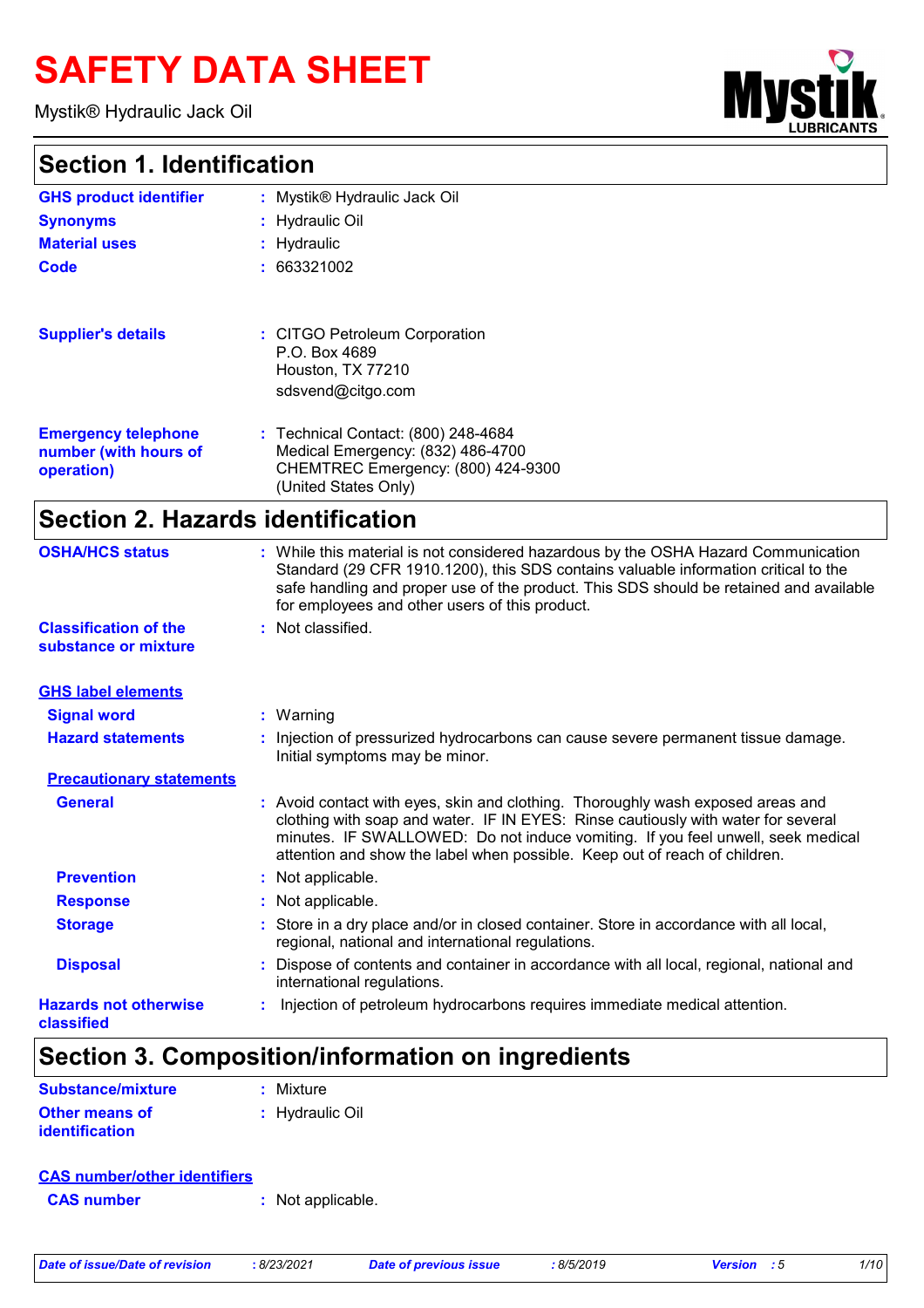### **Section 3. Composition/information on ingredients**

| <b>Ingredient name</b>                                 |     | <b>CAS number</b> |
|--------------------------------------------------------|-----|-------------------|
| Distillates (petroleum), hydrotreated heavy naphthenic | ≥90 | 64742-52-5        |

Any concentration shown as a range is to protect confidentiality or is due to process variation.

**There are no additional ingredients present which, within the current knowledge of the supplier and in the concentrations applicable, are classified as hazardous to health or the environment and hence require reporting in this section.**

**Occupational exposure limits, if available, are listed in Section 8.**

### **Section 4. First aid measures**

#### **Description of necessary first aid measures**

| <b>Eye contact</b>  | : Immediately flush eyes with plenty of water, occasionally lifting the upper and lower<br>eyelids. Check for and remove any contact lenses. Get medical attention if irritation<br>occurs.                                            |
|---------------------|----------------------------------------------------------------------------------------------------------------------------------------------------------------------------------------------------------------------------------------|
| <b>Inhalation</b>   | : Remove victim to fresh air and keep at rest in a position comfortable for breathing. Get<br>medical attention if symptoms occur.                                                                                                     |
| <b>Skin contact</b> | : Flush contaminated skin with plenty of water. Remove contaminated clothing and<br>shoes. Get medical attention if symptoms occur.                                                                                                    |
| <b>Ingestion</b>    | : Wash out mouth with water. Remove victim to fresh air and keep at rest in a position<br>comfortable for breathing. Do not induce vomiting unless directed to do so by medical<br>personnel. Get medical attention if symptoms occur. |

#### **Most important symptoms/effects, acute and delayed**

| <b>Potential acute health effects</b> |                                                                                                                                                                                                                                            |
|---------------------------------------|--------------------------------------------------------------------------------------------------------------------------------------------------------------------------------------------------------------------------------------------|
| <b>Eye contact</b>                    | : No known significant effects or critical hazards.                                                                                                                                                                                        |
| <b>Inhalation</b>                     | : No known significant effects or critical hazards.                                                                                                                                                                                        |
| <b>Skin contact</b>                   | : Injection of pressurized hydrocarbons can cause severe permanent tissue damage.<br>Initial symptoms may be minor.                                                                                                                        |
| <b>Ingestion</b>                      | : No known significant effects or critical hazards.                                                                                                                                                                                        |
| <b>Over-exposure signs/symptoms</b>   |                                                                                                                                                                                                                                            |
| Eye contact                           | : No specific data.                                                                                                                                                                                                                        |
| <b>Inhalation</b>                     | : No specific data.                                                                                                                                                                                                                        |
| <b>Skin contact</b>                   | : No specific data.                                                                                                                                                                                                                        |
| <b>Ingestion</b>                      | : No specific data.                                                                                                                                                                                                                        |
|                                       | Indication of immediate medical attention and special treatment needed, if necessary                                                                                                                                                       |
| <b>Notes to physician</b>             | : In the event of injection in underlying tissue, immediate treatment should include<br>extensive incision, debridement and saline irrigation. Inadequate treatment can result in<br>ischemia and gangrene. Early symptoms may be minimal. |
| <b>Specific treatments</b>            | : Treat symptomatically and supportively.                                                                                                                                                                                                  |
| <b>Protection of first-aiders</b>     | : No action shall be taken involving any personal risk or without suitable training.                                                                                                                                                       |

**See toxicological information (Section 11)**

### **Section 5. Fire-fighting measures**

| <b>Extinguishing media</b>             |                                                                 |
|----------------------------------------|-----------------------------------------------------------------|
| <b>Suitable extinguishing</b><br>media | : Use an extinguishing agent suitable for the surrounding fire. |
| Unsuitable extinguishing<br>media      | : None known.                                                   |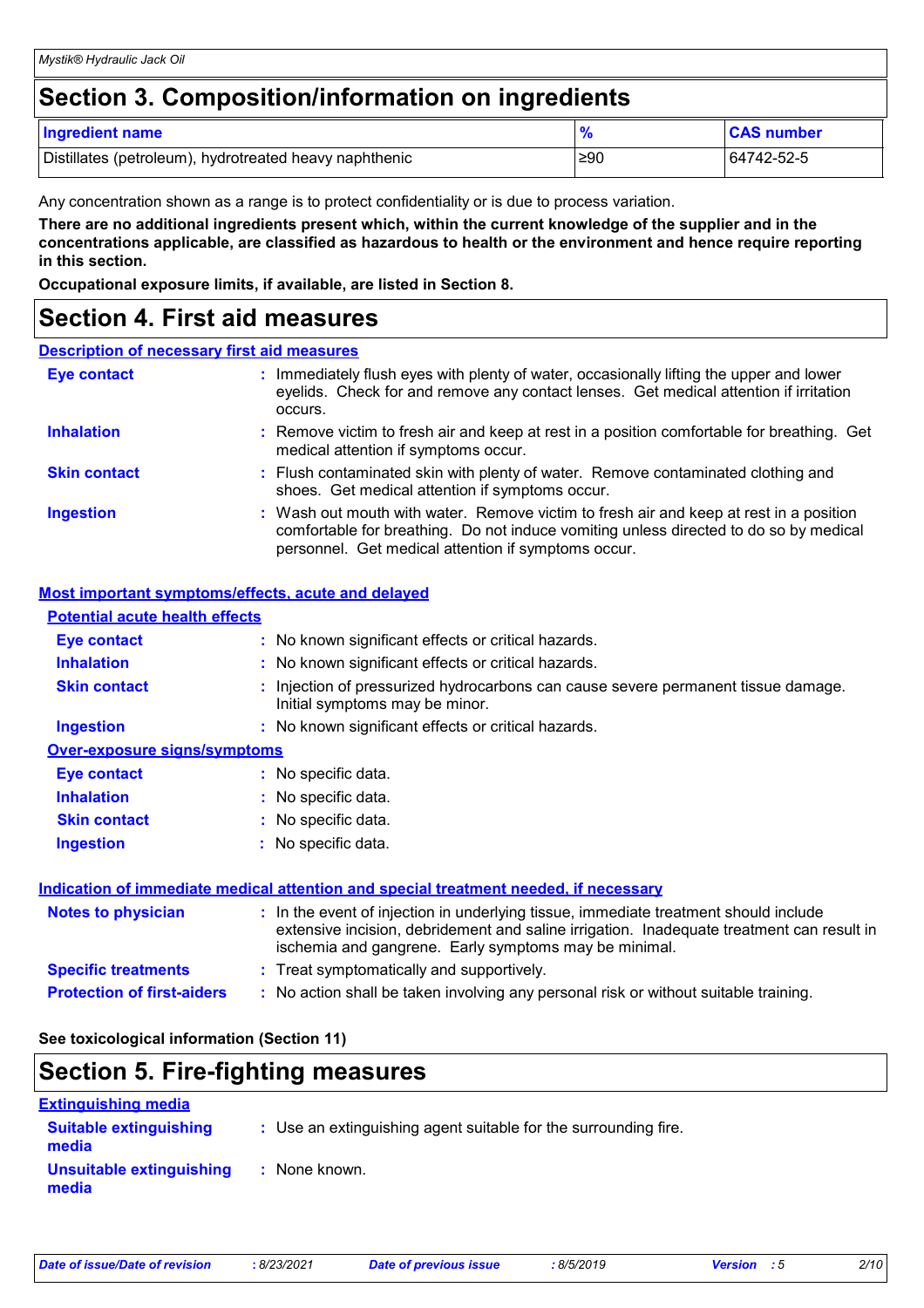### **Section 5. Fire-fighting measures**

| <b>Specific hazards arising</b><br>from the chemical     | : In a fire or if heated, a pressure increase will occur and the container may burst.                                                                                                               |
|----------------------------------------------------------|-----------------------------------------------------------------------------------------------------------------------------------------------------------------------------------------------------|
| <b>Hazardous thermal</b><br>decomposition products       | : No specific data.                                                                                                                                                                                 |
| <b>Special protective actions</b><br>for fire-fighters   | : Promptly isolate the scene by removing all persons from the vicinity of the incident if<br>there is a fire. No action shall be taken involving any personal risk or without suitable<br>training. |
| <b>Special protective</b><br>equipment for fire-fighters | Fire-fighters should wear appropriate protective equipment and self-contained breathing<br>apparatus (SCBA) with a full face-piece operated in positive pressure mode.                              |

### **Section 6. Accidental release measures**

|                                                              | <b>Personal precautions, protective equipment and emergency procedures</b>                                                                                                                                                                                                                               |
|--------------------------------------------------------------|----------------------------------------------------------------------------------------------------------------------------------------------------------------------------------------------------------------------------------------------------------------------------------------------------------|
| For non-emergency<br>personnel                               | : No action shall be taken involving any personal risk or without suitable training.<br>Evacuate surrounding areas. Keep unnecessary and unprotected personnel from<br>entering. Do not touch or walk through spilled material. Put on appropriate personal<br>protective equipment.                     |
|                                                              | For emergency responders : If specialized clothing is required to deal with the spillage, take note of any information in<br>Section 8 on suitable and unsuitable materials. See also the information in "For non-<br>emergency personnel".                                                              |
| <b>Environmental precautions</b>                             | : Avoid dispersal of spilled material and runoff and contact with soil, waterways, drains<br>and sewers. Inform the relevant authorities if the product has caused environmental<br>pollution (sewers, waterways, soil or air).                                                                          |
| <b>Methods and materials for containment and cleaning up</b> |                                                                                                                                                                                                                                                                                                          |
| <b>Small spill</b>                                           | : Stop leak if without risk. Move containers from spill area. Dilute with water and mop up<br>if water-soluble. Alternatively, or if water-insoluble, absorb with an inert dry material and<br>place in an appropriate waste disposal container. Dispose of via a licensed waste<br>disposal contractor. |
| <b>Large spill</b>                                           | : Stop leak if without risk. Move containers from spill area. Prevent entry into sewers,<br>water courses, basements or confined areas. Wash spillages into an effluent treatment                                                                                                                        |

water courses, basements or confined areas. Wash spillages into an effluent treatment plant or proceed as follows. Contain and collect spillage with non-combustible, absorbent material e.g. sand, earth, vermiculite or diatomaceous earth and place in container for disposal according to local regulations (see Section 13). Dispose of via a licensed waste disposal contractor. Note: see Section 1 for emergency contact information and Section 13 for waste disposal.

### **Section 7. Handling and storage**

### **Precautions for safe handling**

| <b>Protective measures</b>                                                       | : Put on appropriate personal protective equipment (see Section 8).                                                                                                                                                                                                                                                                                                                                                                                                                                                                                                              |
|----------------------------------------------------------------------------------|----------------------------------------------------------------------------------------------------------------------------------------------------------------------------------------------------------------------------------------------------------------------------------------------------------------------------------------------------------------------------------------------------------------------------------------------------------------------------------------------------------------------------------------------------------------------------------|
| <b>Advice on general</b><br>occupational hygiene                                 | Eating, drinking and smoking should be prohibited in areas where this material is<br>handled, stored and processed. Workers should wash hands and face before eating,<br>drinking and smoking. Remove contaminated clothing and protective equipment before<br>entering eating areas. See also Section 8 for additional information on hygiene<br>measures.                                                                                                                                                                                                                      |
| <b>Conditions for safe storage,</b><br>including any<br><b>incompatibilities</b> | Store in accordance with local regulations. Store in original container protected from<br>direct sunlight in a dry, cool and well-ventilated area, away from incompatible materials<br>(see Section 10) and food and drink. Keep container tightly closed and sealed until<br>ready for use. Containers that have been opened must be carefully resealed and kept<br>upright to prevent leakage. Do not store in unlabeled containers. Use appropriate<br>containment to avoid environmental contamination. See Section 10 for incompatible<br>materials before handling or use. |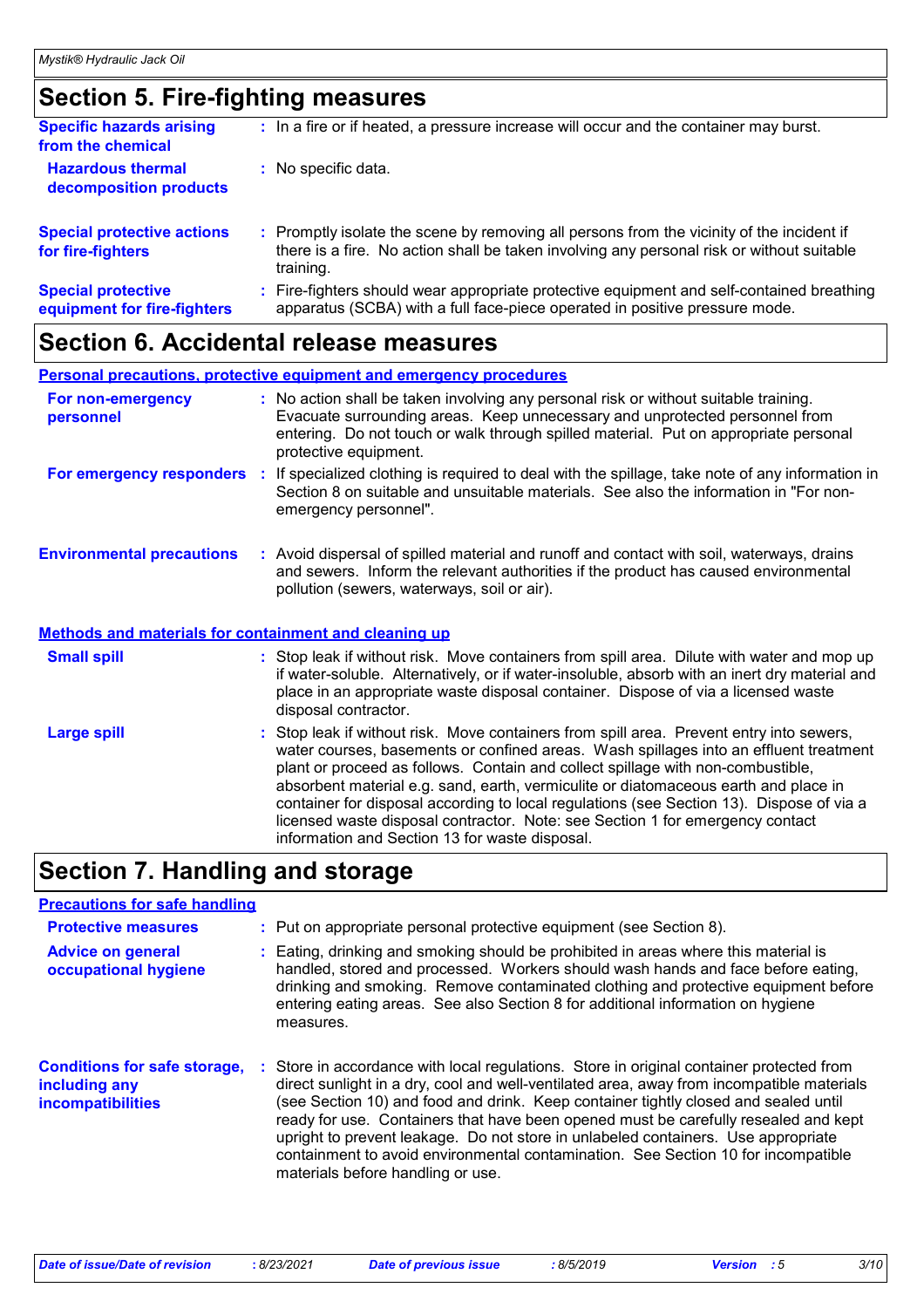### **Section 7. Handling and storage**

Bulk Storage Conditions: Maintain all storage tanks in accordance with applicable regulations. Use necessary controls to monitor tank inventories. Inspect all storage tanks on a periodic basis. Test tanks and associated piping for tightness. Maintain the automatic leak detection devices to assure proper working condition.

### **Section 8. Exposure controls/personal protection**

#### **Control parameters**

**Occupational exposure limits**

Distillates (petroleum), hydrotreated heavy naphthenic **ACGIH TLV (United States, 3/2019).** 

#### TWA: 5 mg/m<sup>3</sup> 8 hours. Form: Inhalable fraction **OSHA PEL (United States, 5/2018).** TWA:  $5 \text{ mg/m}^3$  8 hours. **NIOSH REL (United States, 10/2016).** TWA: 5 mg/m<sup>3</sup> 10 hours. Form: Mist STEL: 10 mg/m<sup>3</sup> 15 minutes. Form: Mist

| <b>Appropriate engineering</b><br>controls |    | : Good general ventilation should be sufficient to control worker exposure to airborne<br>contaminants.                                                                                                                                                                                                                                                                                                                                                                                                                                           |
|--------------------------------------------|----|---------------------------------------------------------------------------------------------------------------------------------------------------------------------------------------------------------------------------------------------------------------------------------------------------------------------------------------------------------------------------------------------------------------------------------------------------------------------------------------------------------------------------------------------------|
| <b>Environmental exposure</b><br>controls  | ÷. | Emissions from ventilation or work process equipment should be checked to ensure<br>they comply with the requirements of environmental protection legislation. In some<br>cases, vapor controls, filters or engineering modifications to the process equipment will<br>be necessary to reduce emissions to acceptable levels.                                                                                                                                                                                                                     |
| <b>Individual protection measures</b>      |    |                                                                                                                                                                                                                                                                                                                                                                                                                                                                                                                                                   |
| <b>Hygiene measures</b>                    |    | : Wash hands, forearms and face thoroughly after handling chemical products, before<br>eating, smoking and using the lavatory and at the end of the working period.<br>Appropriate techniques should be used to remove potentially contaminated clothing.<br>Wash contaminated clothing before reusing. Ensure that eyewash stations and safety<br>showers are close to the workstation location.                                                                                                                                                 |
| <b>Eye/face protection</b>                 |    | Safety glasses equipped with side shields are recommended as minimum protection in<br>industrial settings. If contact is possible, the following protection should be worn, unless<br>the assessment indicates a higher degree of protection: chemical splash goggles.<br>Safety eyewear complying with an approved standard should be used when a risk<br>assessment indicates this is necessary to avoid exposure to liquid splashes, mists,<br>gases or dusts. If inhalation hazards exist, a full-face respirator may be required<br>instead. |
| <b>Skin protection</b>                     |    |                                                                                                                                                                                                                                                                                                                                                                                                                                                                                                                                                   |
| <b>Hand protection</b>                     |    | : Chemical-resistant gloves complying with an approved standard should be worn at all<br>times when handling chemical products if a risk assessment indicates this is necessary.                                                                                                                                                                                                                                                                                                                                                                  |
| <b>Body protection</b>                     |    | Personal protective equipment for the body should be selected based on the task being<br>performed and the risks involved and should be approved by a specialist before<br>handling this product.                                                                                                                                                                                                                                                                                                                                                 |
| <b>Other skin protection</b>               |    | : Avoid skin contact with liquid. Appropriate footwear and any additional skin protection<br>measures should be selected based on the task being performed and the risks involved<br>and should be approved by a specialist before handling this product. Leather boots are<br>not protective for liquid contact.                                                                                                                                                                                                                                 |
| <b>Respiratory protection</b>              |    | : Avoid inhalation of gases, vapors, mists or dusts. Use a properly fitted, air-purifying or<br>supplied-air respirator complying with an approved standard if a risk assessment<br>indicates this is necessary. Respirator selection must be based on known or anticipated<br>exposure levels, the hazards of the product and the safe working limits of the selected<br>respirator.                                                                                                                                                             |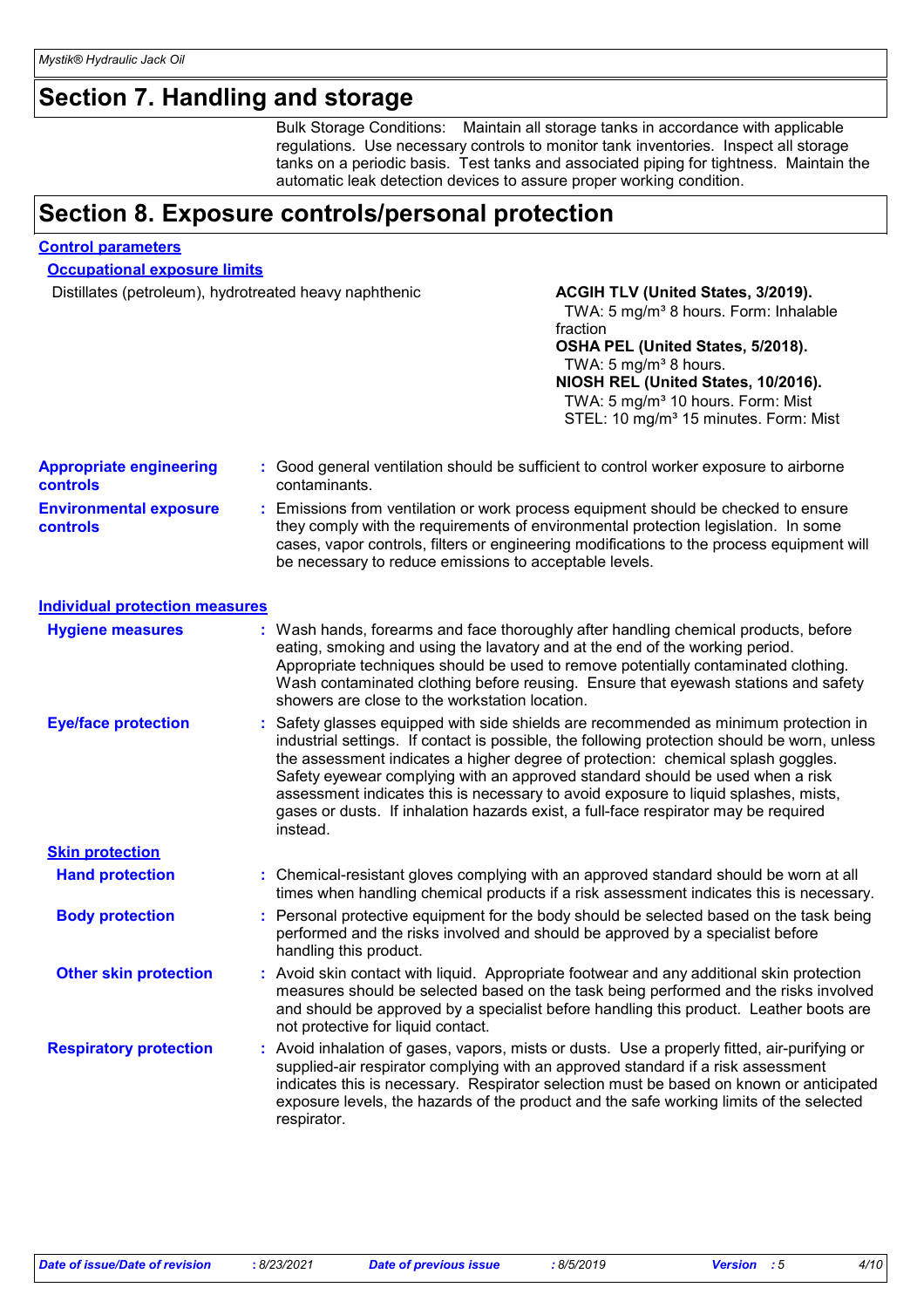### **Section 9. Physical and chemical properties**

| <b>Appearance</b>                               |                                                              |
|-------------------------------------------------|--------------------------------------------------------------|
| <b>Physical state</b>                           | $:$ Liquid.                                                  |
| <b>Color</b>                                    | $:$ Red.                                                     |
| <b>Odor</b>                                     | : Mild petroleum odor                                        |
| pH                                              | : Not available.                                             |
| <b>Boiling point</b>                            | $:$ Not available.                                           |
| <b>Flash point</b>                              | : Open cup: $>100^{\circ}$ C ( $>212^{\circ}$ F) [Estimated] |
| <b>Evaporation rate</b>                         | $:$ <1 (n-butyl acetate. = 1)                                |
| Lower and upper explosive<br>(flammable) limits | $:$ Not available.                                           |
| <b>Vapor pressure</b>                           | $:$ Not available.                                           |
| <b>Vapor density</b>                            | : $>1$ [Air = 1]                                             |
| <b>Relative density</b>                         | : 0.9                                                        |
| <b>Density Ibs/gal</b>                          | : Estimated 7.5 lbs/gal                                      |
| Density gm/cm <sup>3</sup>                      | : Not available.                                             |
| <b>Gravity, <sup>o</sup>API</b>                 | $:$ Estimated 26 $@$ 60 F                                    |
| <b>Solubility</b>                               | : Insoluble in the following materials: cold water.          |
| Flow time (ISO 2431)                            | : Not available.                                             |
| <b>Viscosity</b>                                | : Kinematic (40°C (104°F)): 0.22 cm <sup>2</sup> /s (22 cSt) |
| <b>Viscosity SUS</b>                            | : Estimated 102 SUS @104 F                                   |

### **Section 10. Stability and reactivity**

| <b>Reactivity</b>                            | : Not expected to be Explosive, Self-Reactive, Self-Heating, or an Organic Peroxide<br>under US GHS Definition(s). |
|----------------------------------------------|--------------------------------------------------------------------------------------------------------------------|
| <b>Chemical stability</b>                    | : The product is stable.                                                                                           |
| <b>Possibility of hazardous</b><br>reactions | : Under normal conditions of storage and use, hazardous reactions will not occur.                                  |
| <b>Conditions to avoid</b>                   | : No specific data.                                                                                                |
| <b>Incompatible materials</b>                | : No specific data.                                                                                                |
| <b>Hazardous decomposition</b><br>products   | : Under normal conditions of storage and use, hazardous decomposition products should<br>not be produced.          |

### **Section 11. Toxicological information**

#### **Acute toxicity Information on toxicological effects**

| <b>Product/ingredient name</b>                               | <b>Result</b> | <b>Species</b> | <b>Dose</b>   | <b>Exposure</b> |
|--------------------------------------------------------------|---------------|----------------|---------------|-----------------|
| Distillates (petroleum),<br>hydrotreated heavy<br>naphthenic | ILD50 Oral    | Rat            | -5000 mg/kg   | -               |
|                                                              | LD50 Oral     | Rat            | $>5000$ mg/kg | -               |

**Conclusion/Summary :**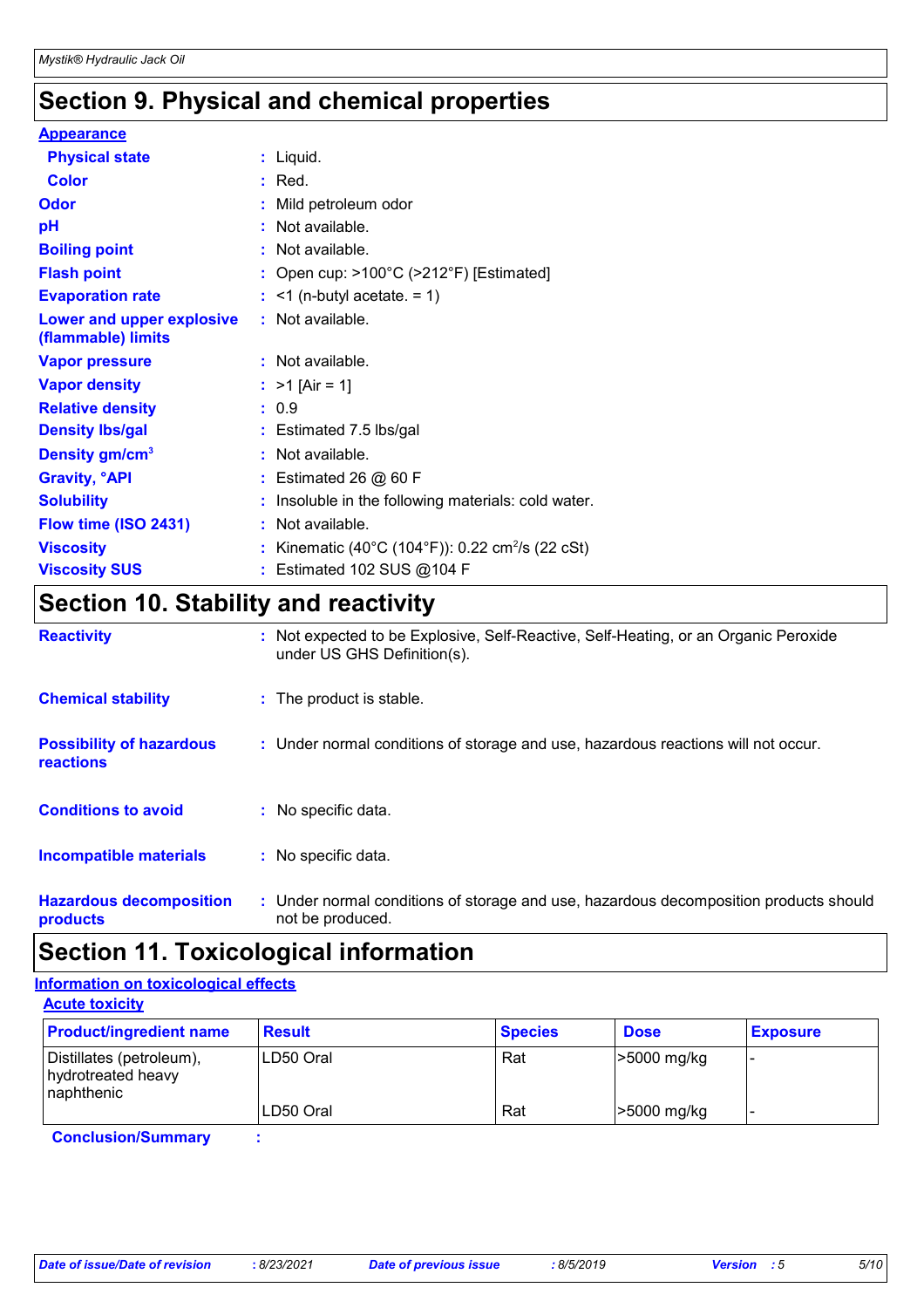# **Section 11. Toxicological information**

|                                                                             | Distillates (petroleum), hydrotreated heavy naphthenic: Mineral oil mists derived<br>from highly refined oils are reported to have low acute and sub-acute toxicities in<br>animals. Effects from single and short-term repeated exposures to high concentrations<br>of mineral oil mists well above applicable workplace exposure levels include lung<br>inflammatory reaction, lipoid granuloma formation and lipoid pneumonia. In acute and<br>sub-acute studies involving exposures to lower concentrations of mineral oil mists at or<br>near current work place exposure levels produced no significant toxicological effects. |
|-----------------------------------------------------------------------------|--------------------------------------------------------------------------------------------------------------------------------------------------------------------------------------------------------------------------------------------------------------------------------------------------------------------------------------------------------------------------------------------------------------------------------------------------------------------------------------------------------------------------------------------------------------------------------------------------------------------------------------|
| <b>Irritation/Corrosion</b><br>Not available.                               |                                                                                                                                                                                                                                                                                                                                                                                                                                                                                                                                                                                                                                      |
|                                                                             |                                                                                                                                                                                                                                                                                                                                                                                                                                                                                                                                                                                                                                      |
| <b>Skin</b>                                                                 | : No additional information.                                                                                                                                                                                                                                                                                                                                                                                                                                                                                                                                                                                                         |
| <b>Eyes</b>                                                                 | : No additional information.                                                                                                                                                                                                                                                                                                                                                                                                                                                                                                                                                                                                         |
| <b>Respiratory</b>                                                          | : No additional information.                                                                                                                                                                                                                                                                                                                                                                                                                                                                                                                                                                                                         |
| <b>Sensitization</b><br>Not available.                                      |                                                                                                                                                                                                                                                                                                                                                                                                                                                                                                                                                                                                                                      |
| <b>Skin</b>                                                                 | : No additional information.                                                                                                                                                                                                                                                                                                                                                                                                                                                                                                                                                                                                         |
| <b>Respiratory</b>                                                          | : No additional information.                                                                                                                                                                                                                                                                                                                                                                                                                                                                                                                                                                                                         |
| <b>Mutagenicity</b>                                                         |                                                                                                                                                                                                                                                                                                                                                                                                                                                                                                                                                                                                                                      |
| Not available.                                                              |                                                                                                                                                                                                                                                                                                                                                                                                                                                                                                                                                                                                                                      |
| <b>Conclusion/Summary</b>                                                   | : No additional information.                                                                                                                                                                                                                                                                                                                                                                                                                                                                                                                                                                                                         |
| <b>Carcinogenicity</b><br>Not available.                                    |                                                                                                                                                                                                                                                                                                                                                                                                                                                                                                                                                                                                                                      |
| <b>Conclusion/Summary</b>                                                   | : No additional information.                                                                                                                                                                                                                                                                                                                                                                                                                                                                                                                                                                                                         |
| <b>Reproductive toxicity</b><br>Not available.                              |                                                                                                                                                                                                                                                                                                                                                                                                                                                                                                                                                                                                                                      |
| <b>Conclusion/Summary</b><br><b>Teratogenicity</b><br>Not available.        | : No additional information.                                                                                                                                                                                                                                                                                                                                                                                                                                                                                                                                                                                                         |
| <b>Conclusion/Summary</b>                                                   | : No additional information.                                                                                                                                                                                                                                                                                                                                                                                                                                                                                                                                                                                                         |
| <b>Specific target organ toxicity (single exposure)</b><br>Not available.   |                                                                                                                                                                                                                                                                                                                                                                                                                                                                                                                                                                                                                                      |
| <b>Specific target organ toxicity (repeated exposure)</b><br>Not available. |                                                                                                                                                                                                                                                                                                                                                                                                                                                                                                                                                                                                                                      |
| <b>Aspiration hazard</b><br>Not available.                                  |                                                                                                                                                                                                                                                                                                                                                                                                                                                                                                                                                                                                                                      |
| <b>Information on the likely</b><br>routes of exposure                      | : Routes of entry anticipated: Dermal.                                                                                                                                                                                                                                                                                                                                                                                                                                                                                                                                                                                               |
| <b>Potential acute health effects</b>                                       |                                                                                                                                                                                                                                                                                                                                                                                                                                                                                                                                                                                                                                      |
| <b>Eye contact</b>                                                          | : No known significant effects or critical hazards.                                                                                                                                                                                                                                                                                                                                                                                                                                                                                                                                                                                  |
| <b>Inhalation</b>                                                           | : No known significant effects or critical hazards.                                                                                                                                                                                                                                                                                                                                                                                                                                                                                                                                                                                  |
| <b>Skin contact</b>                                                         | : Injection of pressurized hydrocarbons can cause severe permanent tissue damage.<br>Initial symptoms may be minor.                                                                                                                                                                                                                                                                                                                                                                                                                                                                                                                  |
| <b>Ingestion</b>                                                            | : No known significant effects or critical hazards.                                                                                                                                                                                                                                                                                                                                                                                                                                                                                                                                                                                  |
|                                                                             | <b>Symptoms related to the physical, chemical and toxicological characteristics</b>                                                                                                                                                                                                                                                                                                                                                                                                                                                                                                                                                  |
| <b>Eye contact</b>                                                          | : No specific data.                                                                                                                                                                                                                                                                                                                                                                                                                                                                                                                                                                                                                  |
| <b>Inhalation</b>                                                           | : No specific data.                                                                                                                                                                                                                                                                                                                                                                                                                                                                                                                                                                                                                  |
|                                                                             |                                                                                                                                                                                                                                                                                                                                                                                                                                                                                                                                                                                                                                      |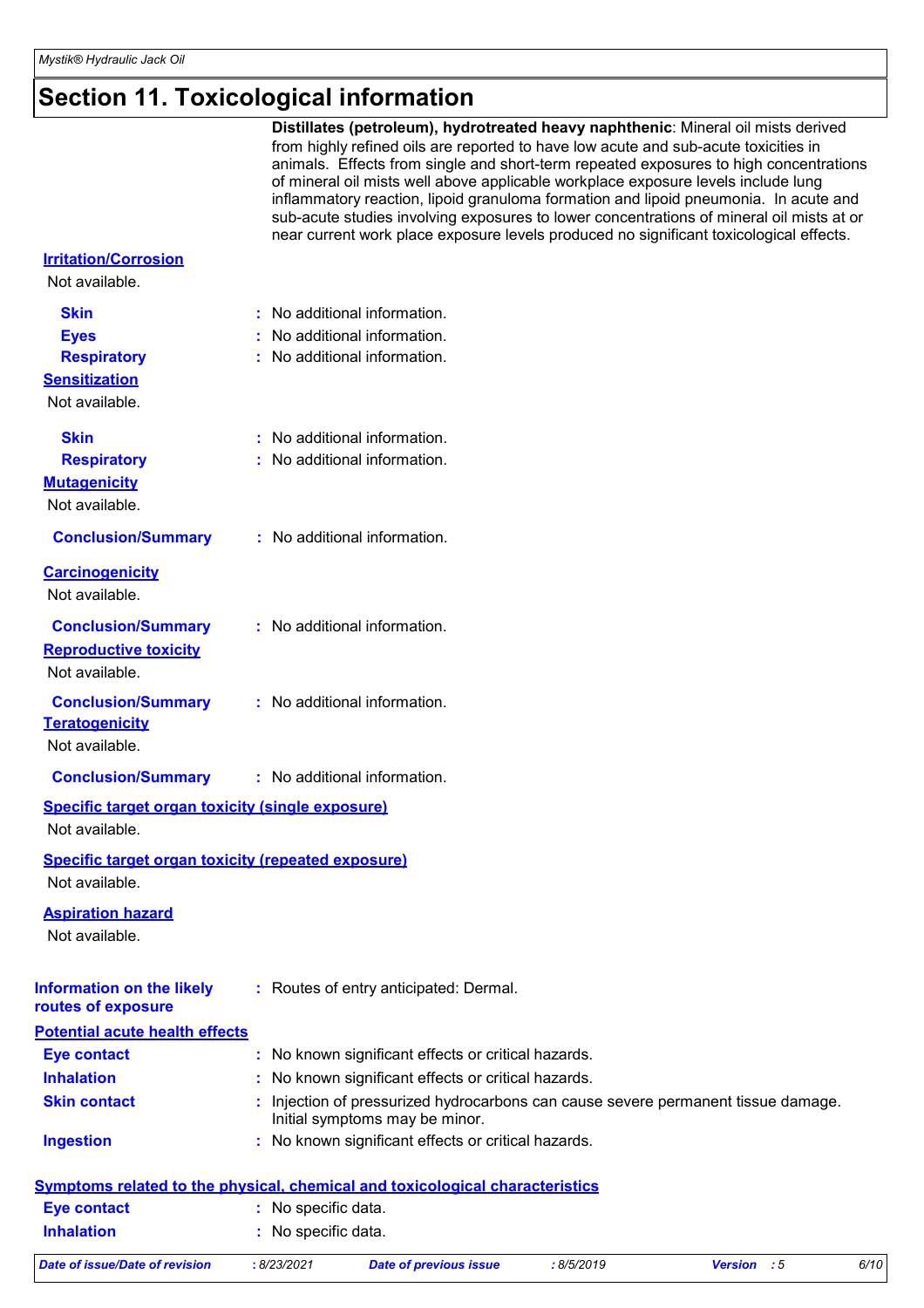## **Section 11. Toxicological information**

| <b>Skin contact</b>                          | : No specific data.                                                                      |
|----------------------------------------------|------------------------------------------------------------------------------------------|
| <b>Ingestion</b>                             | : No specific data.                                                                      |
|                                              |                                                                                          |
|                                              | Delayed and immediate effects and also chronic effects from short and long term exposure |
| <b>Short term exposure</b>                   |                                                                                          |
| <b>Potential immediate</b><br><b>effects</b> | : Not available.                                                                         |
| <b>Potential delayed effects</b>             | : Not available.                                                                         |
| <b>Long term exposure</b>                    |                                                                                          |
| <b>Potential immediate</b><br>effects        | $:$ Not available.                                                                       |
| <b>Potential delayed effects</b>             | : Not available.                                                                         |
| <b>Potential chronic health effects</b>      |                                                                                          |
| Not available.                               |                                                                                          |
| <b>General</b>                               | : No known significant effects or critical hazards.                                      |
| <b>Carcinogenicity</b>                       | : No known significant effects or critical hazards.                                      |
| <b>Mutagenicity</b>                          | : No known significant effects or critical hazards.                                      |
| <b>Teratogenicity</b>                        | : No known significant effects or critical hazards.                                      |
| <b>Developmental effects</b>                 | : No known significant effects or critical hazards.                                      |
| <b>Fertility effects</b>                     | : No known significant effects or critical hazards.                                      |
|                                              |                                                                                          |

### **Section 12. Ecological information**

#### **Toxicity**

| <b>Product/ingredient name</b>                               | <b>Result</b>                                                        | <b>Species</b>                                                           | <b>Exposure</b>      |
|--------------------------------------------------------------|----------------------------------------------------------------------|--------------------------------------------------------------------------|----------------------|
| Distillates (petroleum),<br>hydrotreated heavy<br>naphthenic | Acute EC50 >10000 mg/l Fresh water                                   | Daphnia - Daphnia magna                                                  | 48 hours             |
|                                                              | Acute LC50 >100 mg/l Fresh water<br>Acute NOEL >100 mg/l Fresh water | Fish - Pimephales promelas<br>Algae - Pseudokirchneriella<br>subcapitata | 96 hours<br>72 hours |
| <b>Conclusion/Summary</b>                                    | $:$ Not available.                                                   |                                                                          |                      |

#### **Persistence and degradability**

| <b>Conclusion/Summary</b>                                     | : Not available.         |                   |                  |
|---------------------------------------------------------------|--------------------------|-------------------|------------------|
| <b>Product/ingredient name</b>                                | <b>Aquatic half-life</b> | <b>Photolysis</b> | Biodegradability |
| Distillates (petroleum),<br>hydrotreated heavy<br>Inaphthenic |                          |                   | <b>IInherent</b> |

#### **Bioaccumulative potential**

| <b>Product/ingredient name</b>                                | $\mathsf{LogP}_\mathsf{ow}$ | <b>BCF</b> | <b>Potential</b> |
|---------------------------------------------------------------|-----------------------------|------------|------------------|
| Distillates (petroleum),<br>hydrotreated heavy<br>Inaphthenic | >6                          |            | high             |

#### **Mobility in soil**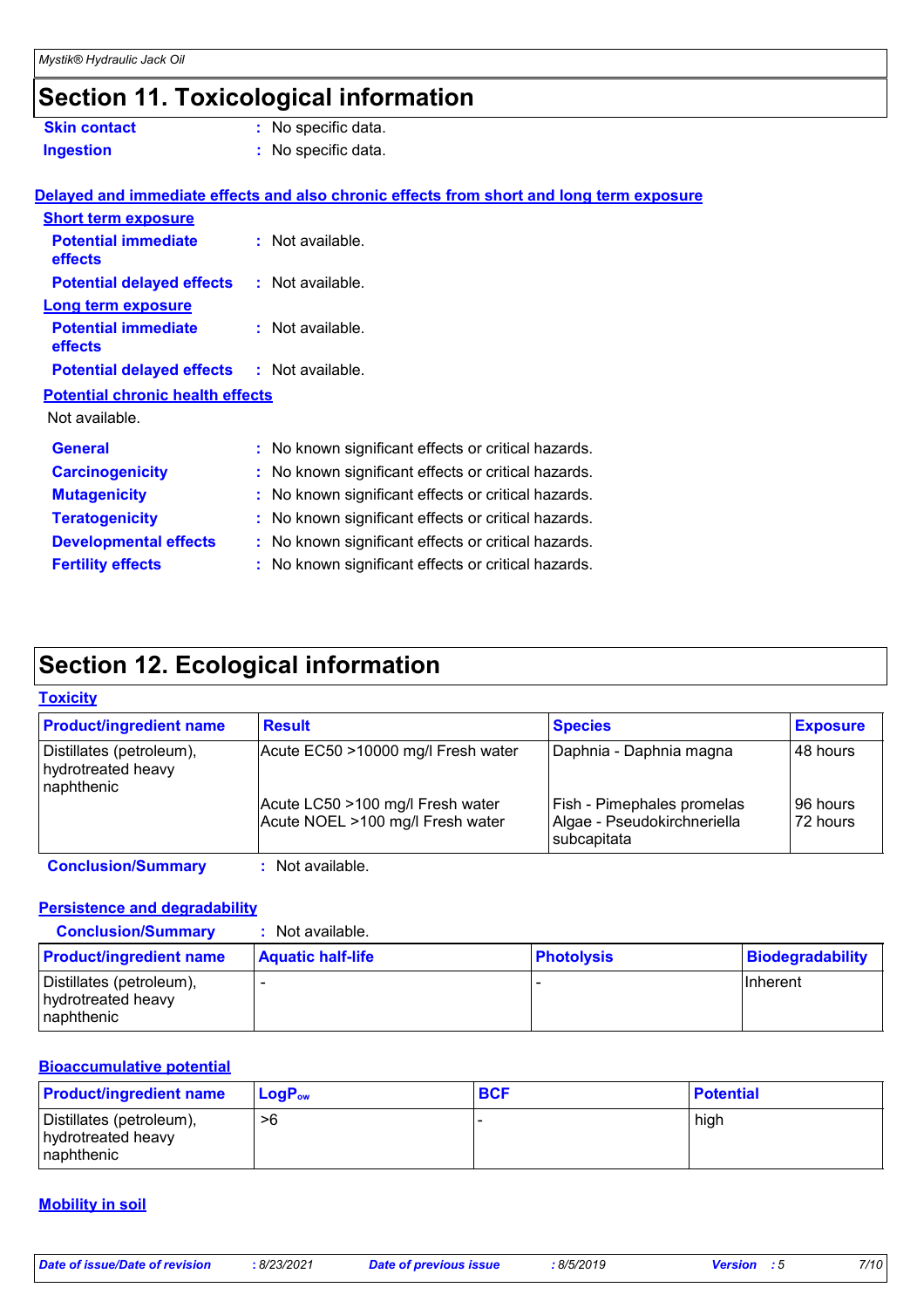### **Section 12. Ecological information**

**Soil/water partition coefficient (KOC) :** Not available.

**Other adverse effects** : No known significant effects or critical hazards.

### **Section 13. Disposal considerations**

The generation of waste should be avoided or minimized wherever possible. Disposal of this product, solutions and any by-products should at all times comply with the requirements of environmental protection and waste disposal legislation and any regional local authority requirements. Dispose of surplus and non-recyclable products via a licensed waste disposal contractor. Waste should not be disposed of untreated to the sewer unless fully compliant with the requirements of all authorities with jurisdiction. Waste packaging should be recycled. Incineration or landfill should only be considered when recycling is not feasible. This material and its container must be disposed of in a safe way. Empty containers or liners may retain some product residues. Avoid dispersal of spilled material and runoff and contact with soil, waterways, drains and sewers. **Disposal methods :**

### **Section 14. Transport information**

|                                      | <b>DOT Classification</b> | <b>IMDG</b>              | <b>IATA</b>    |
|--------------------------------------|---------------------------|--------------------------|----------------|
| <b>UN number</b>                     | Not regulated.            | Not regulated.           | Not regulated. |
| <b>UN proper</b><br>shipping name    |                           |                          |                |
| <b>Transport</b><br>hazard class(es) |                           | $\overline{\phantom{0}}$ |                |
| <b>Packing group</b>                 | $\overline{\phantom{a}}$  |                          |                |
| Environmental<br>hazards             | No.                       | No.                      | No.            |

**Oil:** The product(s) represented by this SDS is (are) regulated as "oil" under 49 CFR Part 130. Shipments by rail or highway in packaging having a capacity of 3500 gallons or more or in a quantity greater 42,000 gallons are subject to these requirements. In addition, mixtures containing 10% or more of this product may be subject to these requirements.

**Special precautions for user** : Transport within user's premises: always transport in closed containers that are upright and secure. Ensure that persons transporting the product know what to do in the event of an accident or spillage.

**Transport in bulk according :** Not available. **to Annex II of MARPOL and the IBC Code**

### **Section 15. Regulatory information**

**U.S. Federal regulations : Clean Water Act (CWA) 307**: Phosphorodithioic acid, O,O-di-C1-14-alkyl esters, zinc **United States inventory (TSCA 8b)**: All components are listed or exempted.

salts

*Date of issue/Date of revision* **:** *8/23/2021 Date of previous issue : 8/5/2019 Version : 5 8/10*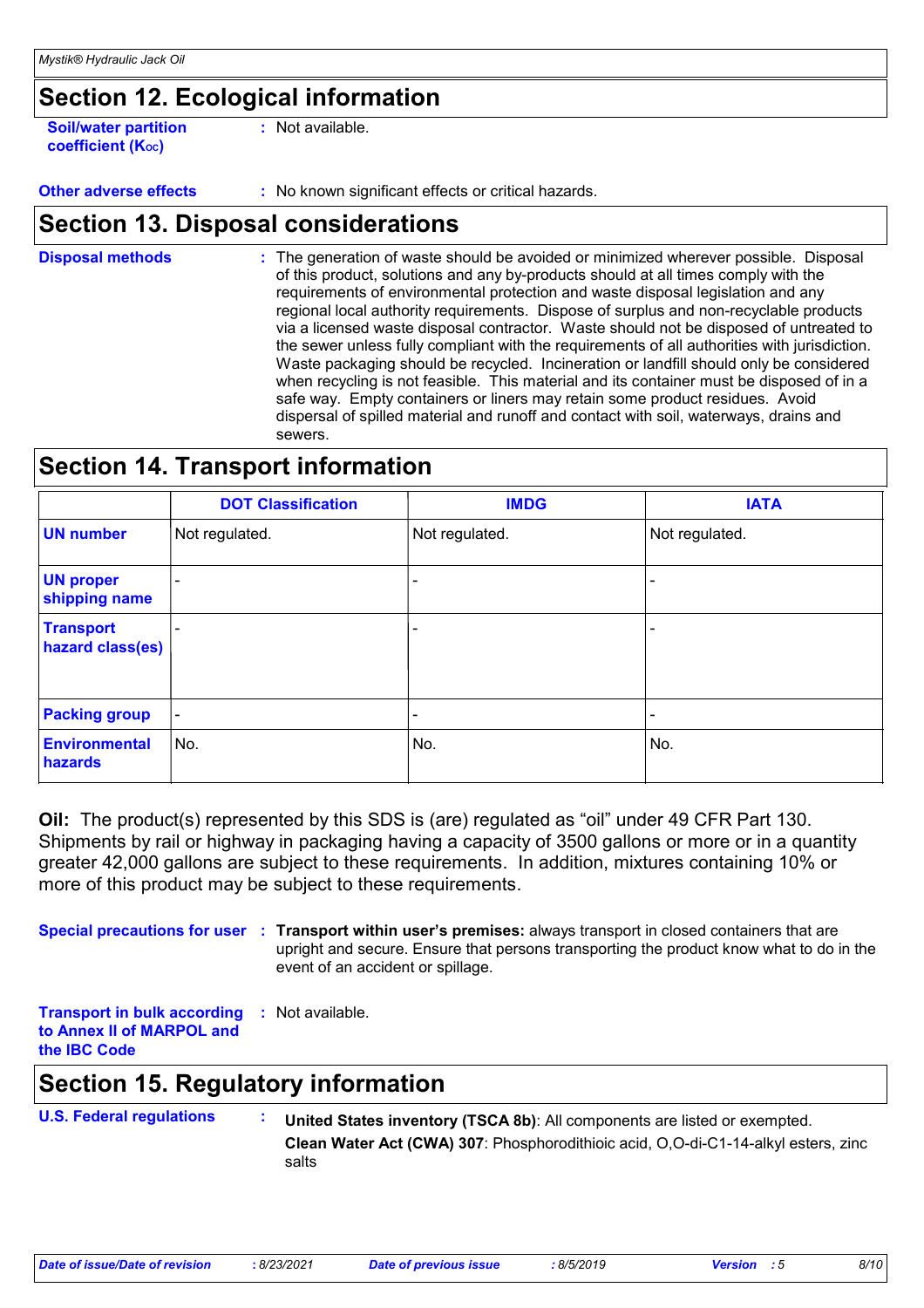### **Section 15. Regulatory information**

This material is classified as an oil under Section 311 of the Clean Water Act (CWA) and the Oil Pollution Act of 1990 (OPA). Discharges or spills which produce a visible sheen on waters of the United States, their adjoining shorelines, or into conduits leading to surface waters must be reported to the EPA's National Response Center at (800) 424-8802.

| <b>SARA 302/304</b>                           |                                                                                    |
|-----------------------------------------------|------------------------------------------------------------------------------------|
| <b>Composition/information on ingredients</b> |                                                                                    |
| <b>SARA 304 RQ</b>                            | : Not applicable.                                                                  |
| <b>SARA 311/312</b>                           |                                                                                    |
| <b>Classification</b>                         | : Not applicable.                                                                  |
| <b>Composition/information on ingredients</b> |                                                                                    |
| No products were found.                       |                                                                                    |
| <b>State requlations</b>                      |                                                                                    |
| <b>Massachusetts</b>                          | : None of the components are listed.                                               |
| <b>New York</b>                               | None of the components are listed.                                                 |
| <b>New Jersey</b>                             | None of the components are listed.                                                 |
| <b>Pennsylvania</b>                           | None of the components are listed.                                                 |
| <b>International requlations</b>              |                                                                                    |
| <b>Inventory list</b>                         |                                                                                    |
| <b>United States</b>                          | : All components are listed or exempted.                                           |
| <b>Australia</b>                              | : All components are listed or exempted.                                           |
| <b>Canada</b>                                 | All components are listed or exempted.                                             |
| <b>China</b>                                  | All components are listed or exempted.                                             |
| <b>Europe</b>                                 | All components are listed or exempted.                                             |
| <b>Japan</b>                                  | Japan inventory (ENCS): Not determined.<br>Japan inventory (ISHL): Not determined. |
| <b>Malaysia</b>                               | Not determined.                                                                    |
| <b>New Zealand</b>                            | All components are listed or exempted.                                             |
| <b>Philippines</b>                            | All components are listed or exempted.                                             |
| <b>Republic of Korea</b>                      | All components are listed or exempted.                                             |
| <b>Taiwan</b>                                 | Not determined.                                                                    |
| <b>Thailand</b>                               | Not determined.                                                                    |
| <b>Turkey</b>                                 | Not determined.                                                                    |
| <b>Viet Nam</b>                               | Not determined.                                                                    |

### **Section 16. Other information**

**National Fire Protection Association (U.S.A.)**



**Reprinted with permission from NFPA 704-2001, Identification of the Hazards of Materials for Emergency Response Copyright ©1997, National Fire Protection Association, Quincy, MA 02269. This reprinted material is not the complete and official position of the National Fire Protection Association, on the referenced subject which is represented only by the standard in its entirety.**